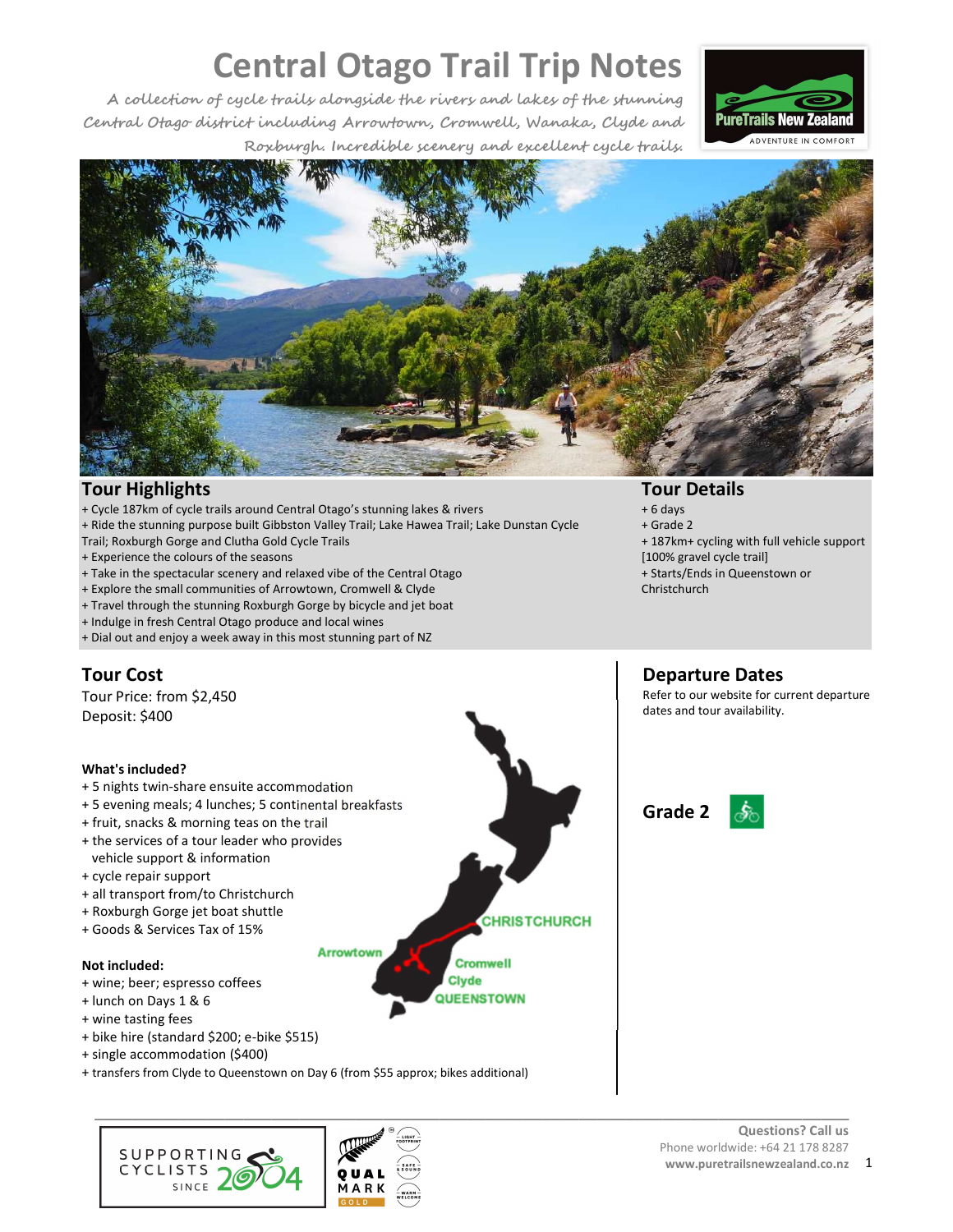**A collection of cycle trails alongside the rivers and lakes of the stunning Central Otago district including Arrowtown, Cromwell, Wanaka, Clyde and Roxburgh. Incredible scenery and excellent cycle trails.** 











## **Itinerary**

## **Day 1 Christchurch/Queenstown - Arrowtown**

We head south across the plains and through the Mackenzie Basin. The scenic drive continues as we head over the Lindis Pass and into Central Otago. We continue through the Kawarau Gorge to our accommodation, a stone's throw from the quaint village of Arrowtown. In the afternoon enjoy a walk around the village and historic Chinese gold mining village relics. Alternatively, there is the option to join the tour in Arrowtown from Queenstown. In the evening get acquainted with your companions over a meal at the local pub. **Meals (D) | Cycle Distance: 0km**

**Day 2 Arrowtown - Cromwell** (Arrow River Bridges Trail/Gibbston River Trail/Lake Dunstan Trail) Our ride commences in Arrowtown on the Arrow River Bridges Trail which follows the serene Arrow River amongst willow and poplar trees. Cross over two very impressive suspension bridges and over the historic Kawarau Bridge to the AJ Hackett bungy centre. Enjoy a coffee here while watching those brave enough to take a leap at this iconic bridge. We continue riding further into the Gibbston Valley on the Gibbston River Trail. From here we transfer through the scenic gorge to Bannockburn and enjoy a leisurely lunch and the opportunity to taste the world renown wines. A further ride after lunch is an easy jaunt alongside the stunning Lake Dunstan, through the Pisa Moorings township to Cromwell, finishing up at our accommodation for the next two nights. **Meals (B/L/D) | Cycle Distance: 38km**

## **Day 3 Cromwell** (Hawea River Trail/Wanaka Outlet Track)

Today we travel to Lake Hawea. Enjoy morning tea with another view of the mountains before our cycle for the day, alongside Lake Hawea and then following the Hawea River terraces (17km) to Albert Town. Here we cross the river and follow the Lake Wanaka outlet around Point Eely and into the township of Wanaka (18km), stopping for a picnic lunch at one of the beachside reserves beside the lake. This is the best of Central Otago with the raw brown plains coupled with sparkling cool blue waters and a backdrop of snowcapped mountains. Take some time to explore the Wanaka township before we travel a short distance back to Cromwell. **Meals (B/L/D) | Cycle Distance: 35km**

### **Day 4 Cromwell - Clyde** (Lake Dunstan Trail)

Today we ride the stunning new Lake Dunstan Trail. Starting from our accommodation, enjoy riding alongside Lake Dunstan to the historic precinct of Cromwell. From Cromwell the trail follows the Kawarau River to Bannockburn and around through the vineyards and olive groves to Cornish Point. From here the trail enters the Cromwell Gorge, through a bare landscape of spectacular schist rock, above the deep blue waters of Lake Dunstan. Take your time through this spectacular landscape and enjoy a picnic lunch along the way. Finally, head past the Clyde Dam and power station to Clyde. Check into our accommodation for the next two nights. In the afternoon explore the galleries and boutiques in the delightful village of Clyde, or have a walk around the historic precinct to appreciate the gold mining history of the township. **Meals (B/L/D) | Cycle Distance: 44km**

### **Day 5 Clyde** (Roxburgh Gorge Trail/Clutha Gold Trail)

This morning we travel a short distance to where the Roxburgh Gorge Cycle Trail begins. The trail through the Roxburgh Gorge is just stunning and will take your breath away. A 10km cycle is followed by a scenic jet boat transfer from Doctors Point to Shingle Creek, followed by another 13km cycle to the Roxburgh Dam. Here we enjoy lunch before continuing on the Clutha Gold cycle trail to Millers Flat (30km). This section features orchards as well as gold mining relics which makes for a very pleasant ride. At Millers Flat we load up our bikes, enjoy a cold drink at the local pub, then travel back to our accommodation in Clyde. Enjoy a celebratory meal together. **Meals (B/L/D) | Cycle Distance: 53km**

### **Day 6 Clyde – Christchurch/Queenstown** (Clyde - Alexandra River Trail)

This morning we finish the final piece of the Central Otago Trails puzzle, a lovely cycle is a 13km ride beneath the willow trees following the Clutha River from Clyde to Alexandra. Enjoy a final morning tea beside the mighty Clutha River. This is the end of the tour and from here you have the option of getting a shuttle bus back to Queenstown (arriving 2pm approx) or travelling in the PureTrails bus to Christchurch (arriving 5:30pm approx). Or you may wish to stay on in Central Otago and ride the 150km Otago Central Rail Trail. **Meals (B) | Cycle Distance: 13km**



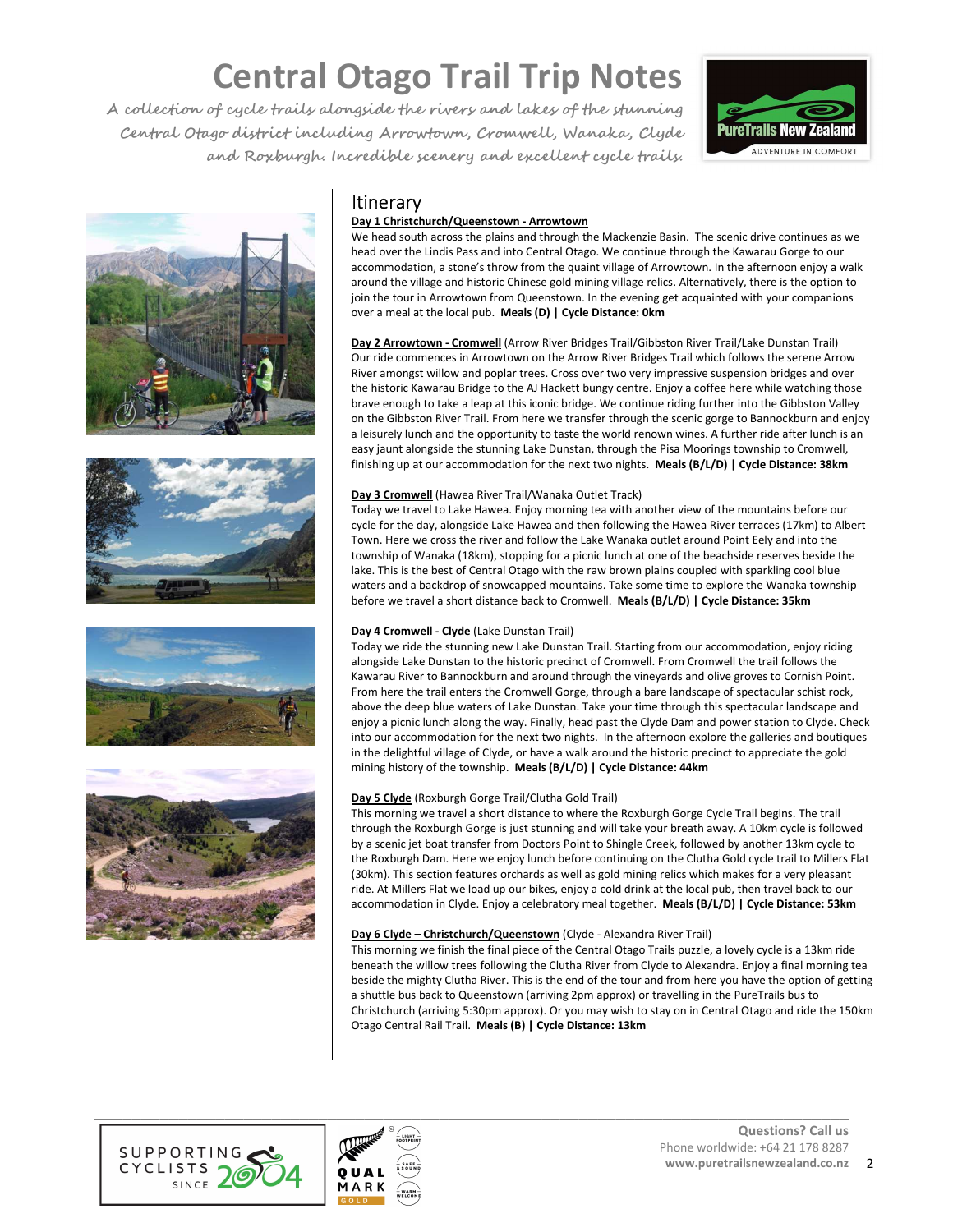**A collection of cycle trails alongside the rivers and lakes of the stunning Central Otago district including Arrowtown, Cromwell, Wanaka, Clyde and Roxburgh. Incredible scenery and excellent cycle trails.** 



## Trip Notes Index

| <b>Accommodation in Christchurch</b>                | 4 |
|-----------------------------------------------------|---|
| <b>Accommodation in Queenstown</b>                  | 4 |
| <b>Accommodation on the tour</b>                    | 4 |
| <b>Bike hire</b>                                    | 5 |
| Bringing your own bike                              | 5 |
| <b>Booking Terms &amp; Conditions</b>               | 5 |
| <b>Car Storage</b>                                  | 6 |
| Degree of difficulty & What to expect               | 6 |
| Departure time and place (Christchurch)             | 6 |
| Departure time and place (Queenstown)               | 6 |
| <b>Final Payment</b>                                | 7 |
| <b>Finish time and place</b>                        | 7 |
| Guide                                               | 7 |
| <b>Health &amp; fitness</b>                         | 7 |
| Insurance                                           | 8 |
| Laundry facilities                                  | 8 |
| Luggage                                             | 8 |
| <b>Meals &amp; Special Dietary Requirements</b>     | 8 |
| <b>Medical conditions</b>                           | 8 |
| <b>Phone reception/Wifi</b>                         | 8 |
| <b>Tour Information and Safety Declaration Form</b> | 9 |
| <b>Weather conditions</b>                           | 9 |
| What to bring checklist                             | 9 |



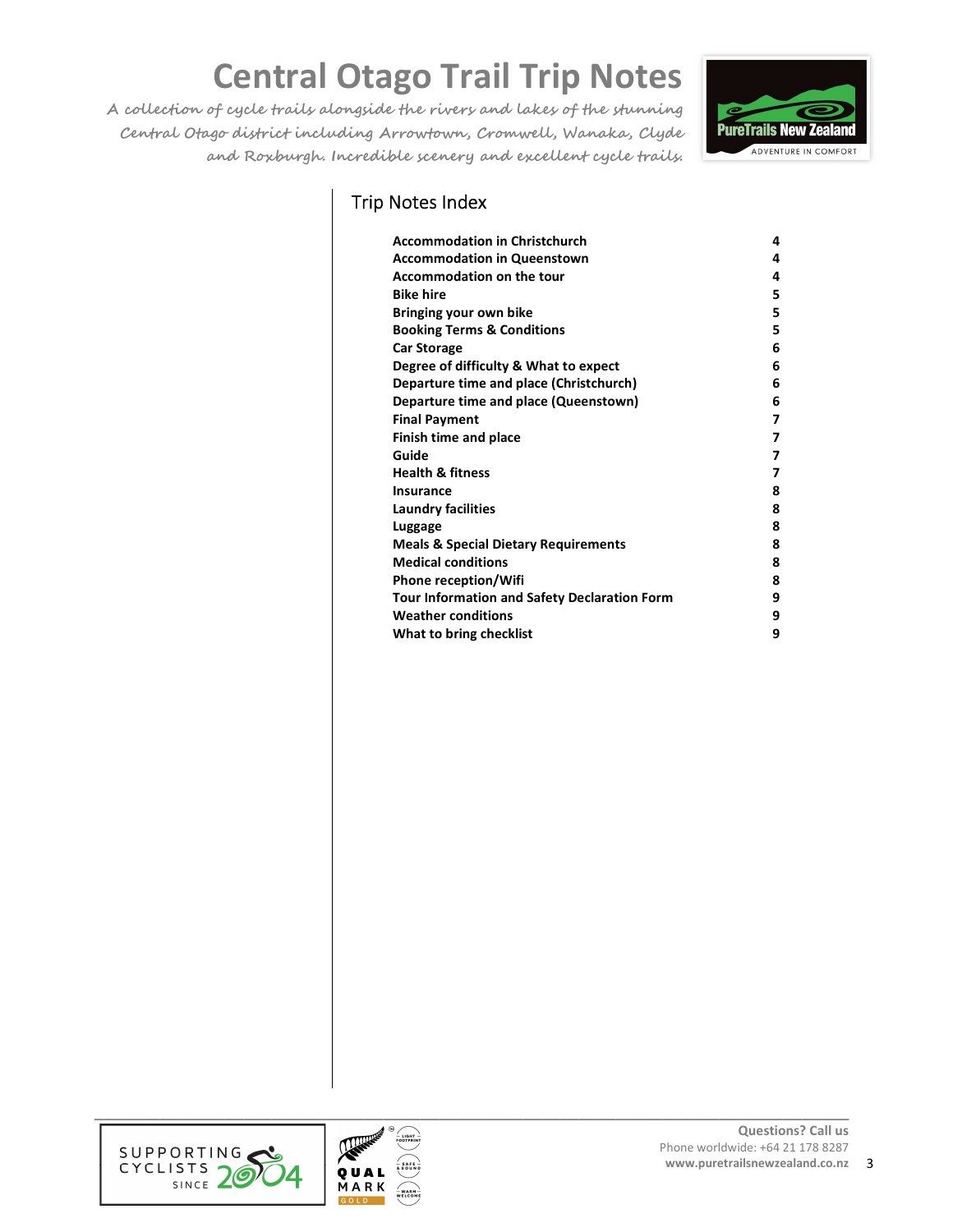**A collection of cycle trails alongside the rivers and lakes of the stunning Central Otago district including Arrowtown, Cromwell, Wanaka, Clyde and Roxburgh. Incredible scenery and excellent cycle trails.** 



## **Accommodation in Christchurch**

If you need accommodation before and/or after your tour we recommend the following places. We provide **courtesy transfers from any of these locations** before/after your trip. We do not provide central city or city-wide pick ups at the start or end of your tour.

## Airport Precinct:

#### *Airport Palms Motel*

*56 Roydvale Avenue | Phone: 0800 200 529 | www.airportpalmsmotelchch.co.nz Motel complex with a range of room options and free airport transfers. Breakfast available. Close proximity to the airport.* 

## *Airport Gateway Motel*

*45 Roydvale Avenue | Phone: 0800 242 8392 | www.airportgateway.co.nz Motel complex with a range of room options and free airport transfers. It also has an on-site café/restaurant & bar for convenient dining. Close proximity to the airport.* 

### Papanui Precinct:

*Quality Hotel Elms* 

*456 Papanui Road| Phone: 0800 109910 | www.elmshotel.co.nz Hotel complex with a range of room options. On-site café/restaurant & bar for convenient dining. Close proximity to shops & restaurants and the PureTrails depot.* 

## *Christchurch Top10 Holiday Park & Motels*

*39 Meadow Street| Phone: 0800 396323 | www.christchurchtop10.co.nz Holiday park with a range of motel style accommodation at budget-wise prices. Close proximity to shops & restaurants and the PureTrails depot.* 

### **Accommodation in Queenstown**

If you need accommodation in the Queenstown area before and/or after your tour we recommend the following:

### *Scenic Heartland Hotel & Scenic Suites*

*27 Stanley Street, Queenstown | 03 442 4718 | www.scenichotels.co.nz 3 star hotel complex offering a variety of rooms and rates.* 

### *Garden Court Suites & Apartments*

*41 Frankton Road, Frankton| 03 442 9713 | www.gardencourt.co.nz Well appointed modern motel complex.* 

*Shades of Arrowtown (our accommodation for night 1 of the tour) 9 Merioneth Street, Arrowtown | 03 442 1613 | www.shadesofarrowtown.co.nz Cottage style motel close to Arrowtown's main street* 

### **Accommodation on the tour**

Our comfortable accommodation on this tour includes comfortable and quiet motels. Accommodation is based on double or twin share rooms with en-suite facilities. Single travellers are required to pay the single room supplement fee, however if there are other singles on the trip willing to share a twin room we can arrange this for you in which case no single supplement fee will be payable.



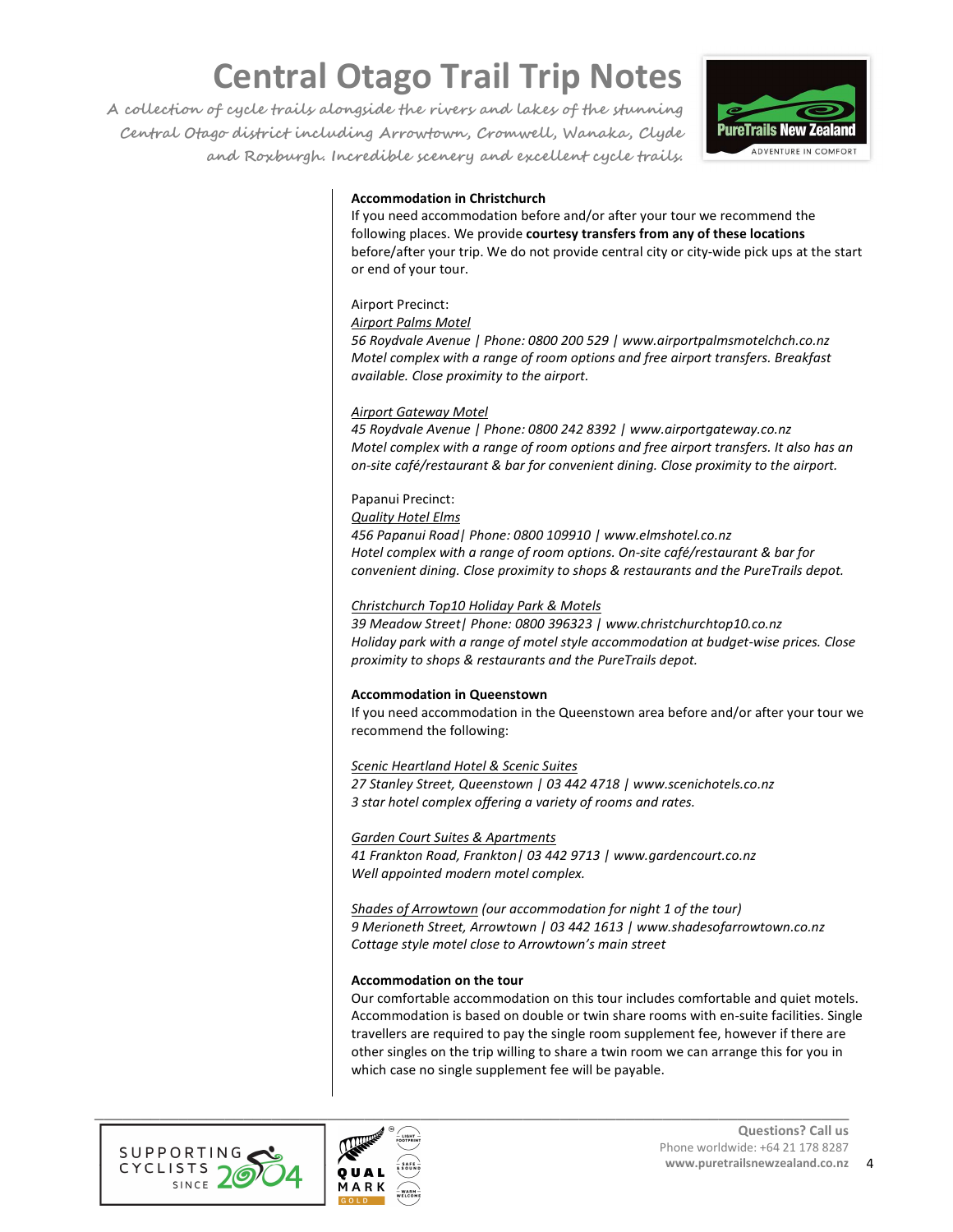**A collection of cycle trails alongside the rivers and lakes of the stunning Central Otago district including Arrowtown, Cromwell, Wanaka, Clyde and Roxburgh. Incredible scenery and excellent cycle trails.** 



On our website you will find links to some of the accommodations we use within the tour itinerary description. We do not send out a list of accommodation venues for your trip prior to the tour departure unless specifically requested.

## **Bike hire**

**'Saddle Sore' Tip:** 

hire bike.

your hire bike.

No amount of gel seats or padding will protect you from saddle sore if you do not cycle regularly. The best way to prepare your backside for your tour is to cycle regularly (3 or more 20km+ rides per week) during the month leading up to your trip. Failing that you are welcome to bring a gel seat cover or even your own bike saddle to fit to your

You are also welcome to bring your own spd pedals and cleat shoes to fit to Standard bike hire is available at a rate of \$200 for the 6 days. The bikes we use are hybrid style mountain bikes that are high quality and well maintained. We also have a small fleet of electric bikes (ebikes) available for hire at a rate of \$515 for the 6 days. Ebike availability is strictly limited so if you'd like to secure an ebike for your trip you need to book this in with us at your earliest convenience. For standard or ebike hire we need an **accurate measurement** of your height before we can confirm availability.

All bikes are fitted with comfortable seats and a small handlebar pannier bag. We also supply you with a helmet. To read more about our bikes, refer to our website: www.puretrailsnewzealand.co.nz/cycling-nz-information/cycle-trail-bike-hire.

Please note the wearing of cycle helmets on PureTrails tours, whether you are cycling on a public road or cycle trail, is a compulsory requirement.

## **Bringing your own bike**

If you are bringing your own, please take the following into consideration:

- Your bicycle **does not weigh more than 20kg** including e-bikes (with the battery off). Bikes heavier than this are too heavy for our guides to be able to lift on and off the cycle trailer safely and are too heavy for our trailer fittings.
- Your bike **does not have any mudguards fitting on the front tyre** (due to how they are secured on the trailer). Rear mudguards are fine.
- The bike is well maintained, recently serviced, and in a good safe condition.
- Your helmet is in a good safe condition with no cracks, and can be fastened properly.
- The tyres have a good level of tread on them, suitable for trails/gravel. Slick tyres are not recommended.
- A basic bike repair kit must be carried including 2 x spare inner tubes.
- Any major mechanical breakdown is your own responsibility.
- **PureTrails staff will secure your bike on our cycle trailer when in transit during the tour, but the company is not held responsible for any damages that occur during transportation.**

Your guide can assist with basic repairs such as repairing punctures, however any running repairs required beyond this are your own responsibility. There is a \$15 charge top take your own ebike on the Roxburgh Gorge Jet also.

## **Booking Terms & Conditions**

Our Booking Terms & Conditions can be found on our website at: https://puretrailsnewzealand.co.nz/booking-terms-conditions/

Please read carefully these terms and conditions of contract. In completing and submitting the Booking Form and/or paying a deposit, you agree to be bound by these conditions which constitute the agreement between PureTrails New Zealand Ltd and you.



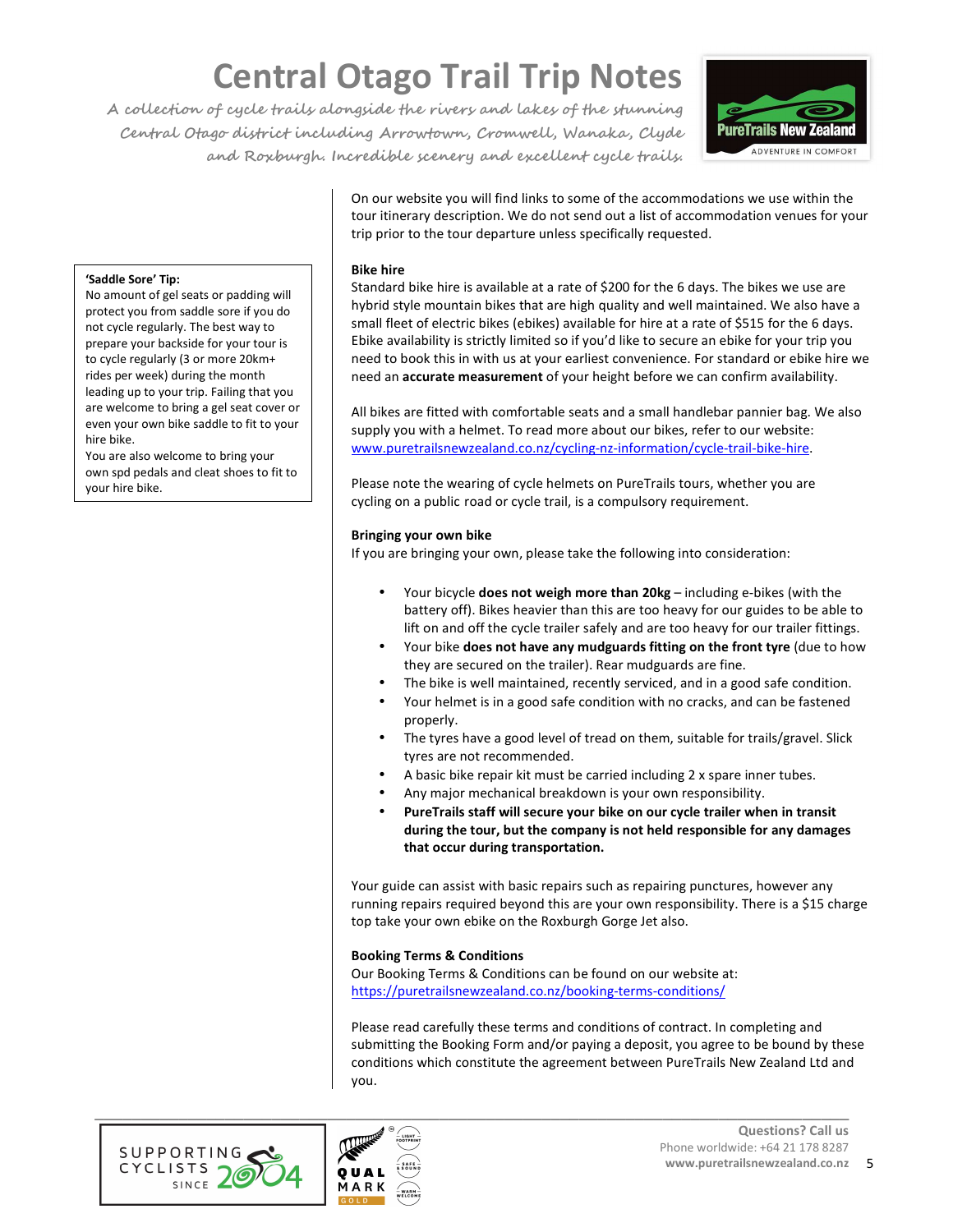**A collection of cycle trails alongside the rivers and lakes of the stunning Central Otago district including Arrowtown, Cromwell, Wanaka, Clyde and Roxburgh. Incredible scenery and excellent cycle trails.** 



## **Car Storage**

In Christchurch secure car storage is available at Superior Airport Parking. www.superiorairportparking.co.nz. In Queenstown Campervan's/Motorhomes can be left at the Arrowtown Holiday Park by prior arrangement.

## **Degree of difficulty & What to expect**

The Central Otago Trails tour is a collection of cycle rides totalling 187km that we have put together that showcase the beautiful Central Otago region. This tour is a visual feast with mountains and pristine lakes everywhere you look, fantastic Autumn colours (during April), fun cycle trails, as well as great local food and wine.

The cycling is all on purpose built **gravel cycle trails.** The trails are a mix of grade 1 & 2. Days 4 & 5 are on the stunning Lake Dunstan Cycle Trail and Roxburgh Gorge Cycle Trail, which, due to the nature of being narrow gorges, features some well benched zigzag climbs/descents with narrow trails and steep drop-offs. The riding is rated Grade 2. There is no vehicle access on either ride. Refer to our website for more information on our Difficulty Gradings. www.puretrailsnewzealand.co.nz/cycling-nz-information/levelof-difficulty. Cycling experience is necessary, as well as the ability to change gears proficiently.

**If you do minimal training before your tour or are not 'cycle fit', you may find that you are not able to cycle all of the sections of the trail, and may require the use of our support vehicle.** 

## **Departure time and place (Christchurch)**

PureTrails offer courtesy pick ups and drop offs from the locations recommended on page 4. If you are staying at one of these locations, we will pick you up between 8:00am and 8:20am approximately. We do not provide central city or city-wide pick ups at the start or end of your tour. If you choose to stay elsewhere in Christchurch we will talk to you about a meeting location at one of the locations below, or a suitable location *(where we can park our 7m bus + 6m cycle trailer off any suburban roads)* en-route (EG Yaldhurst), prior to your tour departure.

Unfortunately we are not able to provide pick ups or drop offs at Christchurch Airport terminals. The nearest pick up point available is at Spitfire Square Shopping Centre, 800m from the terminals. Please factor in a 10 minute walk to get to/from the terminal from there. Our bus stops outside the Lonestar Restaurant.

## **Departure time and place (Queenstown)**

If you opt to join the tour in Queenstown rather than Christchurch, the tour will meet you in Arrowtown at approximately 5pm on Day 1, at our accommodation at Shades of Arrowtown, cnr Buckingham/Merioneth Streets. Check in is available *from* 2pm.

You need to make your own way to Arrowtown. Supershuttle (www.supershuttle.co.nz) provide transfers, or the local bus service run regular and affordable buses between Queenstown, Frankton and Arrowtown. The blue #2 run from Arthur's Point to Arrowtown is the bus to catch from the Frankton bus shelter, outside of the airport terminal to Ramshaw Lane, Arrowtown. Uber is also available.

https://www.orc.govt.nz/public-transport/queenstown-buses/queenstown-bustimetables/2-arthurs-point-to-arrowtown



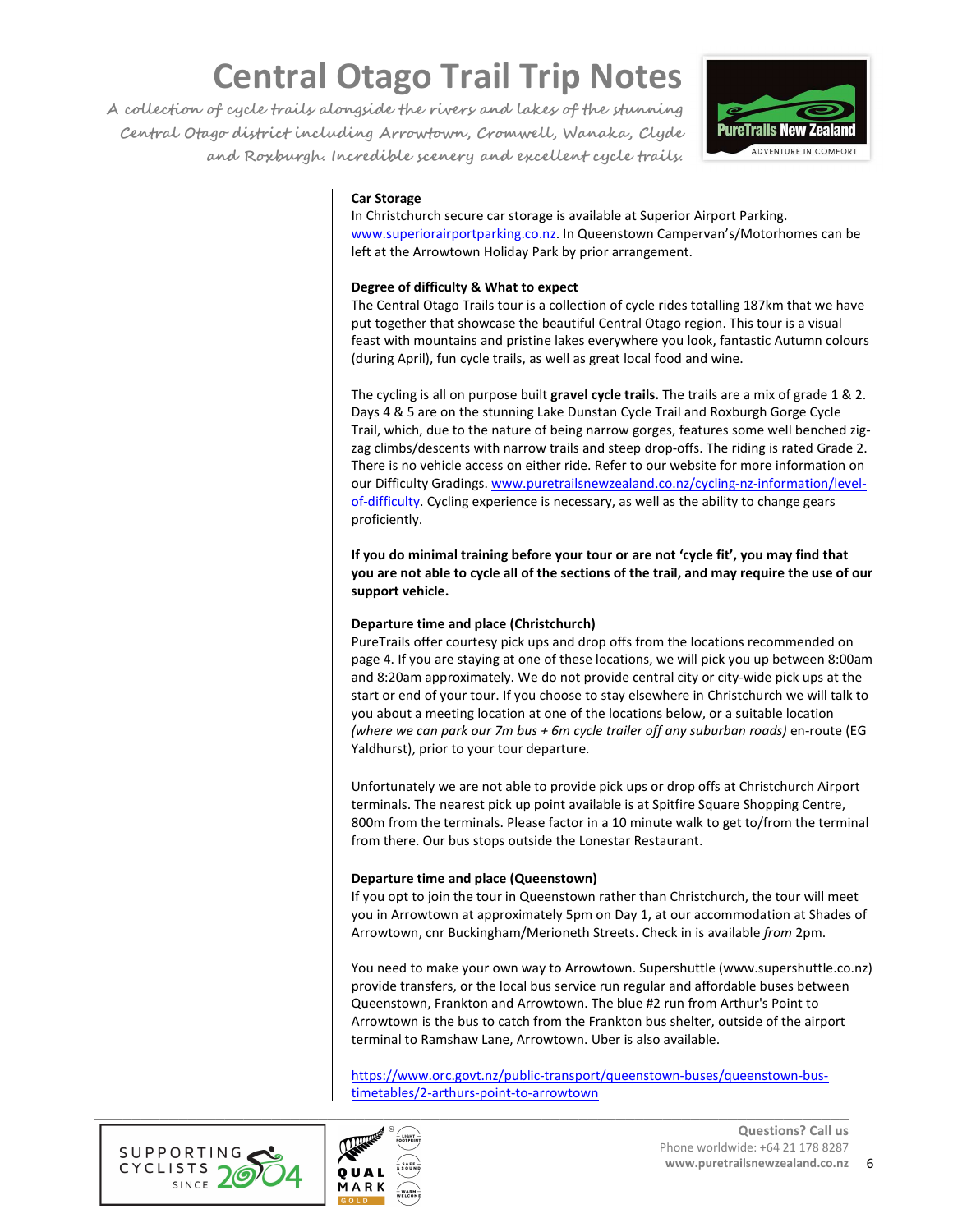**A collection of cycle trails alongside the rivers and lakes of the stunning Central Otago district including Arrowtown, Cromwell, Wanaka, Clyde and Roxburgh. Incredible scenery and excellent cycle trails.** 



### **International Transfers Tip:**

Conventional Banks have high fees when it comes to international transfers (hence our \$15 funds clearance fee). Third party institutions such as Western Union or CurrencyFair or TransferWise will offer you a competitive currency exchange rate and significantly lower transfer fees. We are happy to refund you the difference (in NZ\$ cash) in funds clearance fees if you manage to secure a better rate.

## **Final Payment**

Your final payment is required **60 days prior** to your tour departure date, and will include items which may not be listed on your original invoice such as bike hire and any tour transfers required. You will receive an updated invoice around 10 weeks prior to departure once we have received your Tour Information & Safety Declaration Form – see page 9.

Payment can be made by:

+ direct transfer (NZ bank account holders only);

+ international transfer (subject to a \$15 funds clearance fee which covers the fee NZ banks charge to receive your payment);

## **Finish time and place**

If you are finishing your tour in Christchurch, you are likely to be back in the city by 6pm on Day 6. Your guide can drop you off at any of the accommodation locations on pages 4. If you are flying out of Christchurch on Day 6, do not book flights that require check in before 6pm.

If you are finishing your tour in Queenstown we can organise a shuttle connection for you from Clyde at 12:30pm, arriving in Queenstown at 2pm approximately. Bus times available vary from day to day and month to month, so please check the timetable with us before booking any onward travel. Please note tour transfers need to be booked and paid for at least one month in advance. The cost is from \$60pp approx for this door to door (or airport) service. Bikes can be transported for an additional \$20.

## **Guide**

Your tour will be led by one of our friendly and professional guides who drives the support vehicle and will be at hand for (almost) anything you need or want to know during your tour (we try our best anyway!) We are very approachable so please do ask if you have any queries or concerns. Your guide **does not participate in the cycling** with the group, but meets up with you along the trail in our vehicle every 10 - 20kms or so.

### **Health & fitness**

You will be cycling 187km over 5 days so you should be reasonably fit and in good health. The **gravel trail** has a few moderate climbs so the more comfortable you are riding your bike beforehand, the more you will enjoy the trail. You bike at your own pace and can have plenty of photo and snack stops. Our emphasis is on having fun and enjoying the scenery. If you need a rest, there is always the option of taking the **support vehicle**.

We strongly encourage you to get out and do some biking before your tour, on gravel roads if possible, starting out with half an hour a day, building up to 3-4 longer rides (20km+) per week during the month prior to your tour (at the very minimum). The secret is to start slowly and increase your exercise gradually. The fitter you are the more enjoyable your experience will be.

**If you do minimal training before your tour or are not 'cycle fit', you may find that you are not able to cycle all of the sections of the trail, and may require the use of our support vehicle.** 



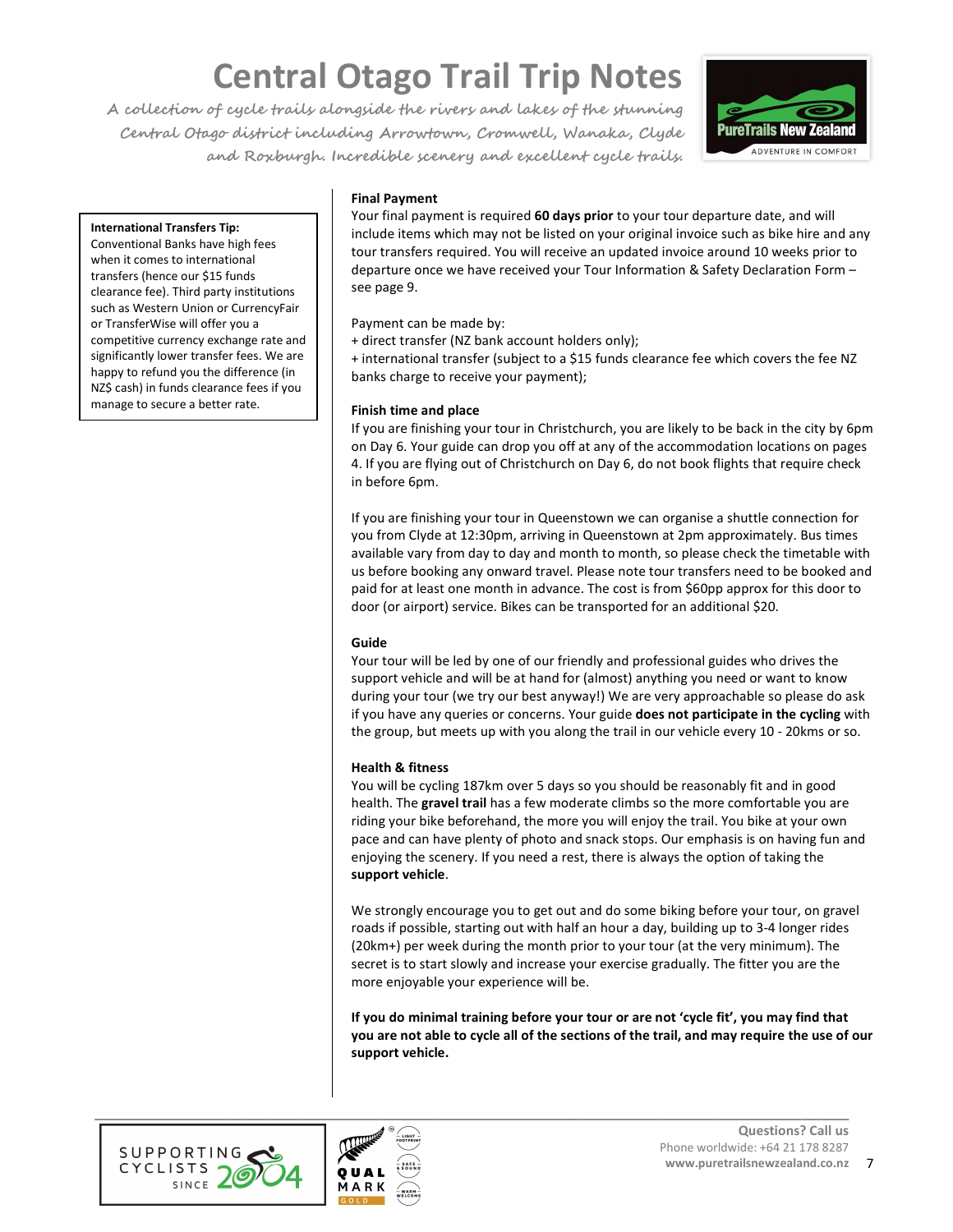**A collection of cycle trails alongside the rivers and lakes of the stunning Central Otago district including Arrowtown, Cromwell, Wanaka, Clyde and Roxburgh. Incredible scenery and excellent cycle trails.** 



#### **Insurance Tip:**

Domestic New Zealand travellers can obtain a Domestic Travel Insurance Policy online from www.1Cover.co.nz (Comprehensive Domestic) or www.CoverMore.co.nz (Domestic Plan D) for reasonable prices (approx \$100- \$150 for two seniors for 8 days cover). Ensure your policy includes cover for **'***Cancellations & Lost Deposits'.* Preexisting medical conditions are not generally covered so check the policy wording and exclusions carefully.

#### **Laundry Tip:**

If you need to give your cycle gear a wash during your trip, bring some travel liquid detergent and an elastic travel clothes line (available from Kathmandu etc). You can wash your garments and hang them out to dry in your room overnight. Merino and quick-dry fabric garments will dry out overnight.

### **Insurance**

You never know when either yourself or a family member may fall ill. You are urged to take out travel insurance to cover yourself in the event that you need to cancel your tour. **This includes New Zealander's travelling within New Zealand**. Refer to our website for the full terms and conditions www.puretrailsnewzealand.co.nz/booking-termsconditions.

### **Laundry facilities**

There are laundry facilities for you to use at some of our accommodation venues during the tour. There is usually a \$4-5 charge per wash and dry cycle.

### **Luggage**

Please limit yourself to 18kgs of luggage. All luggage is transported in our vehicle during the day. Anything you need access to during the days cycle ride should be stored in a small bag which can be left on the bus rather than in your suitcase.

## **Meals & Special Dietary Requirements**

Meals are supplied as indicated on the itinerary (B/L/D). Beer and wine, tea & coffee etc are not included in the tour package however there will be the opportunity for you to buy beverages along the way.

Breakfasts are generally a continental style breakfast, and lunches are taken either in cafes along the trail or as a trail-side picnic. For dinner we dine in the local restaurants in the villages where we stay following a two course set menu format.

We provide a range of high energy healthy snacks while biking such as bananas and fruit, frooze balls, muesli bars, fruit cake and biscuits.

PureTrails New Zealand will **endeavour** to cater to any special dietary requirements you may have (please disclose this on the Tour Info & Health & Safety Declaration form). Vegetarian and gluten free and dairy free diets are not a problem for our meal providers. Requests such as a sugar free or grain free diet and vegan meals etc are a little more problematic given the remote rural location of the tour. In these instances you may need to bring your own snacks and specialty foods. We are unable to guarantee a peanut free or allergen free trip, and therefore we strongly encourage that travellers with life threatening or severe allergies take all necessary medical precautions to prepare for the possibility of exposure. Passengers must travel with all necessary medications for food allergies and be capable of self administering these medications.

### **Medical conditions**

If you have a medical, physical or mental condition that may affect your ability to participate in the tour you must disclose this to us on our Tour Information and Safety Declaration form. Your guide may follow up on your condition with you on Day 1 to help us manage your safety in the event of a medical event.

### **Phone reception/Wifi**

There is very good mobile phone coverage throughout much of the area. Wifi is becoming more widely available and in most case (but not all) is offered free of charge, and there is also good 3G/4G coverage.